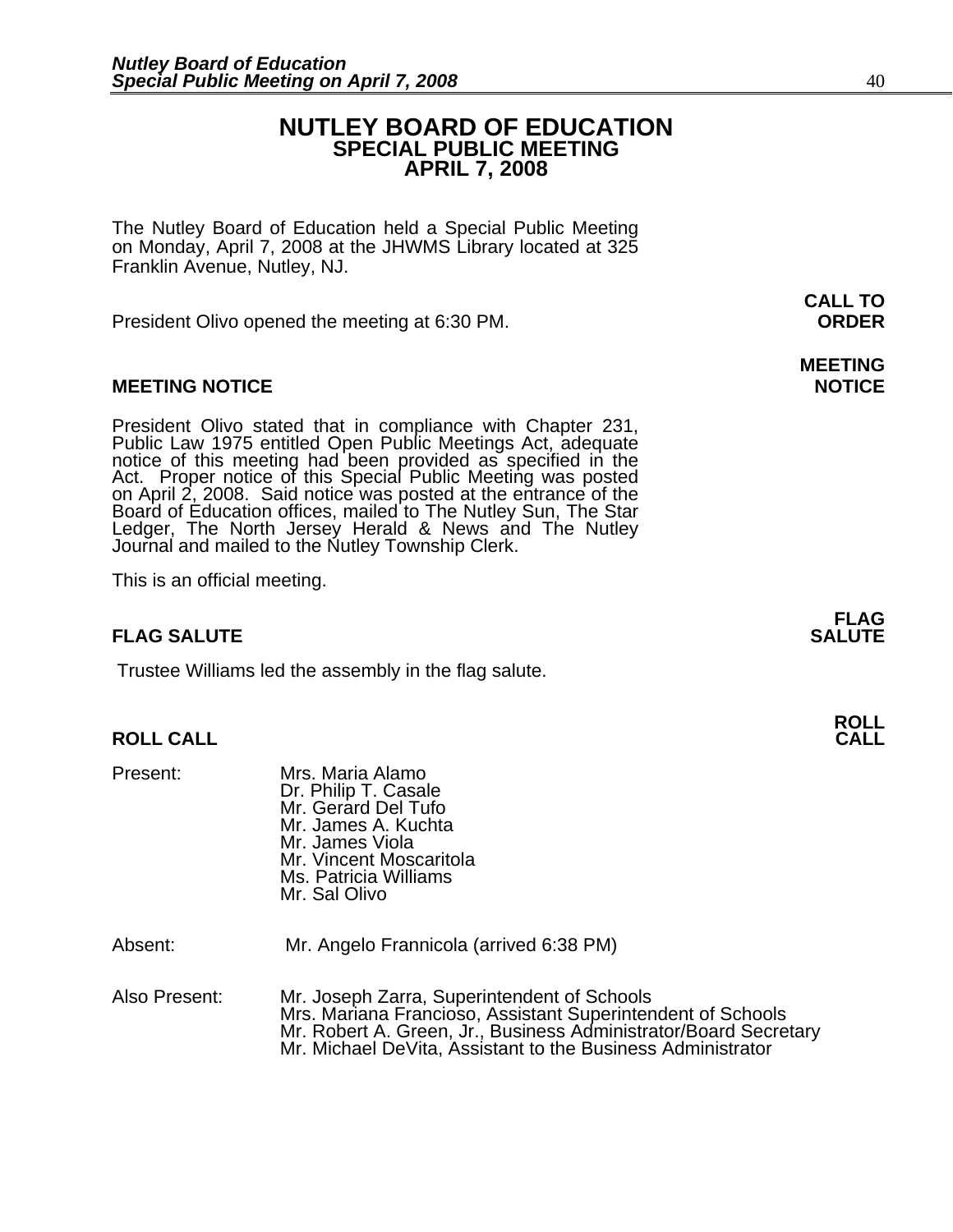#### **MOTION TO ADJOURN TO EXECUTIVE SESSION**

At 6:35 PM Trustee Alamo moved and Trustee Olivo seconded the following resolution:

WHEREAS, the Board of Education will be discussing matters exempt from public discussion pursuant to N.J.S.A. 10:4-12,

NOW, THEREFORE, BE IT RESOLVED that the Board of Education recess to Closed Executive Session at this time to discuss the following:

- 1. Pending legal claims –Middle School Construction
- 2. Tuition Student
- 3. Other items of concern

BE IT FURTHER RESOLVED that the results of the discussions will be made public by inclusion on the agenda of a subsequent meeting of the Board of Education or when the reasons for discussing such matters in closed session no longer exist.

The motion was approved by voice vote.

#### **RECONVENE MEETING RECONVENE**

At 8:00 PM Trustee Moscaritola moved, Trustee Williams seconded, and the Board unanimously approved by voice vote a motion to reconvene the public meeting.

The meeting reconvened in the JHWMS Library located at 325 Franklin Avenue, Nutley, NJ.

#### **ROLL CALL CALL**

Present:

Mrs. Maria Alamo Dr. Philip T. Casale Mr. Gerard Del Tufo Mr. Angelo Frannicola Mr. James Kuchta Mr. Vincent Moscaritola Mr. James Viola Ms. Patricia Williams Mr. Sal Olivo

Also Present: Mr. Joseph Zarra, Superintendent of Schools Mrs. Mariana Francioso, Assistant Superintendent of Schools Mr. Robert A. Green, Jr., Business Administrator/Board Secretary Mr. Michael DeVita, Assistant to the Business Administrator

# **EXECUTIVE**

**ROLL**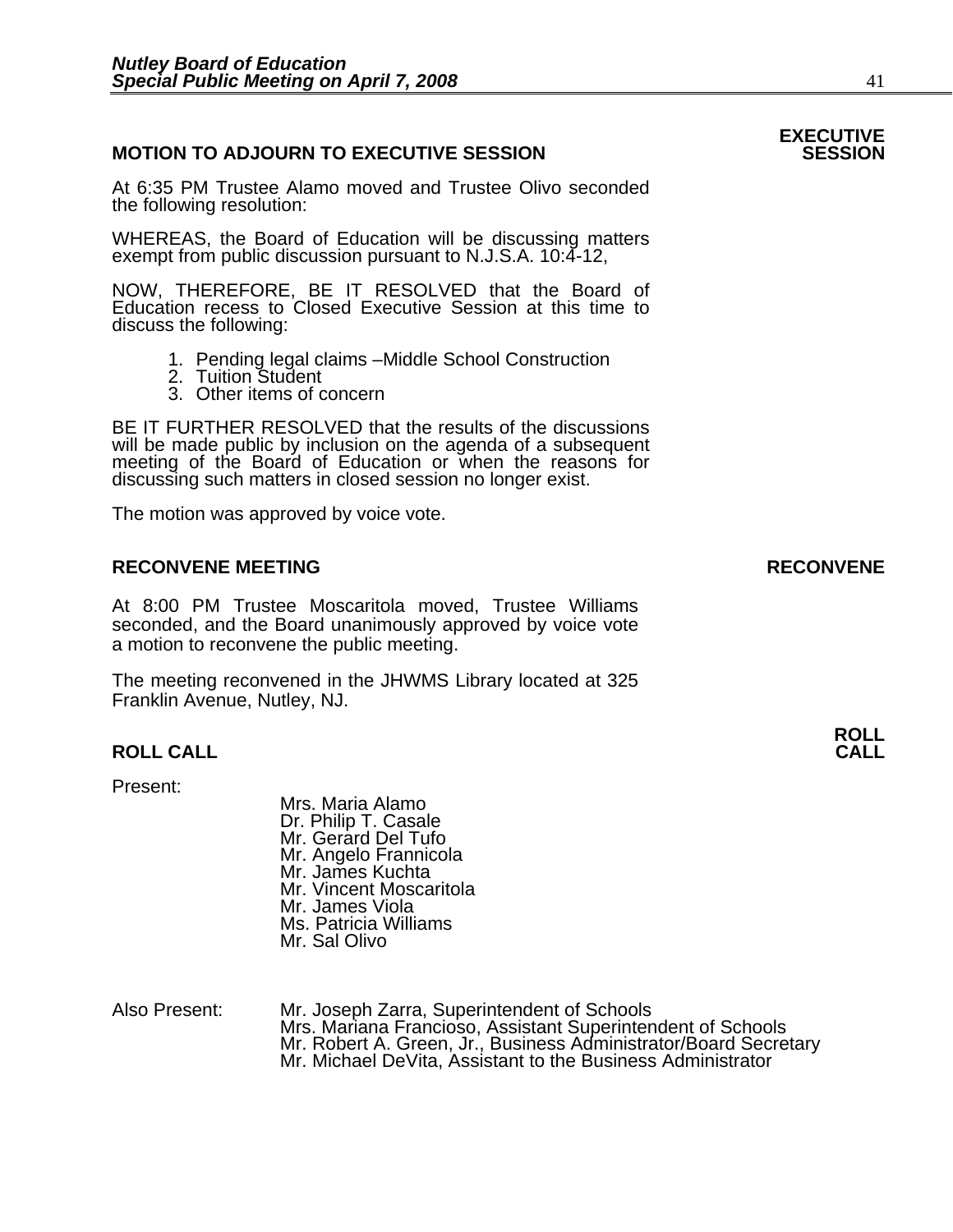## **HEARING OF CITIZENS (Resolution Only) HEARING OF CITIZENS**

None

#### **RESOLUTIONS**

#### 1. **ACCEPTANCE OF GRANT FUNDS – IDEA GRANT - IDEA GRANT 2008 FISCAL YEAR**

Trustee Alamo moved, and Trustee Williams seconded, the following resolution. Upon being put to a roll call vote the resolution was approved.

BE IT RESOLVED that the Board of Education accepts the grant acceptance certificate for the IDEA Grant for the 2008 Fiscal Year as follows:

IDEA

Basic \$823,377

Preschool \$ 41,098

### 2. APPROVAL OF TRAVEL LIST

Trustee Frannicola moved, and Trustee Kuchta seconded, the following amended resolution. Upon being put to a roll call vote the resolution was approved with the following exception:

1. Trustee Alamo abstained.

BE IT RESOLVED that the Board of Education approves the travel list and all expenses per (Appendix A).

#### **Spring Garden Construction Project**

Trustee Del Tufo, Chairperson of the Facilities Committee, provided information to the public concerning the Spring Garden construction of the gymnasium. Major topics that were discussed are as follows:

- Gym Usage
- Gym Floor construction
- Safety and Security
- Gym Size
- Parking
- Gym Height
- Potential Cafeteria

# **APPROVE**

### **RESOLUTION**

**ACCEPT<br>IDEA GRANT**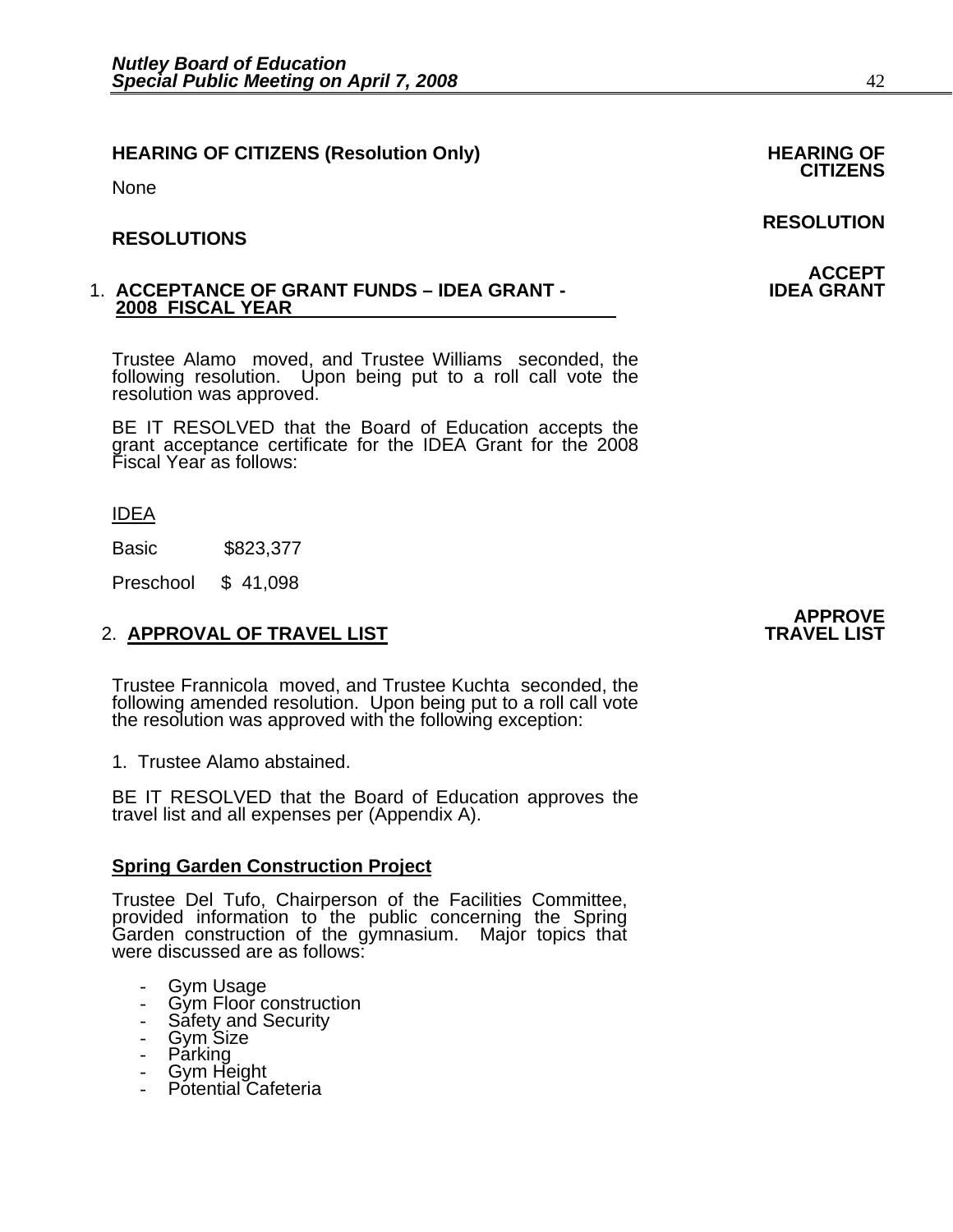Several residents expressed their opinions and concerns regarding the above issues that where discussed. As a whole, most residents were dissatisfied with the new gymnasium plans for various reasons and felt the public should have had some input before the plans were drawn.

Trustee Casale stated that the project plans should have been brought to the full nine-member Board for a formal vote instead of only the Board Members on the Facilities Committee.

Trustee Moscaritola moved, and Trustee Casale seconded, a motion that the Board approves the returning six-member Board, after the April 14, 2008 election, to reject the bids for<br>the New Gymnasium and Facilities Upgrades for the Spring<br>Garden School on April 24, 2008.

The motion was withdrawn by Trustee Moscaritola contingent upon a vote being taken on the April 14, 2008 Public Meeting.

Trustee Moscaritola moved, and Trustee Casale seconded, a motion that the bids not be opened or accepted on April 24, 2008.

Upon being put to a roll call vote the motion was unanimously approved.

The Administration will seek advice from their legal counsel and architect.

#### **RECESS MEETING RECESS**

At 10:10 PM upon the suggestion of President Olivo, Trustee Casale moved, Trustee Moscaritola seconded, and the Board unanimously approved by voice vote a motion to recess.

Trustee Moscaritola exited the room at 10:20 PM.

#### **RECONVENE MEETING RECONVENE**

At 10:20 PM Trustee Del Tufo moved, Trustee Williams seconded, and the Board unanimously approved by voice vote a motion to reconvene the open public meeting.

Trustee Moscaritola reentered the room at 10:30 PM.

Mr. David Gurgel of Energy for America provided hand outs to the Board.

Mr. Gurgel provided a detailed presentation on the services of Energy for America, which is appended to these minutes.